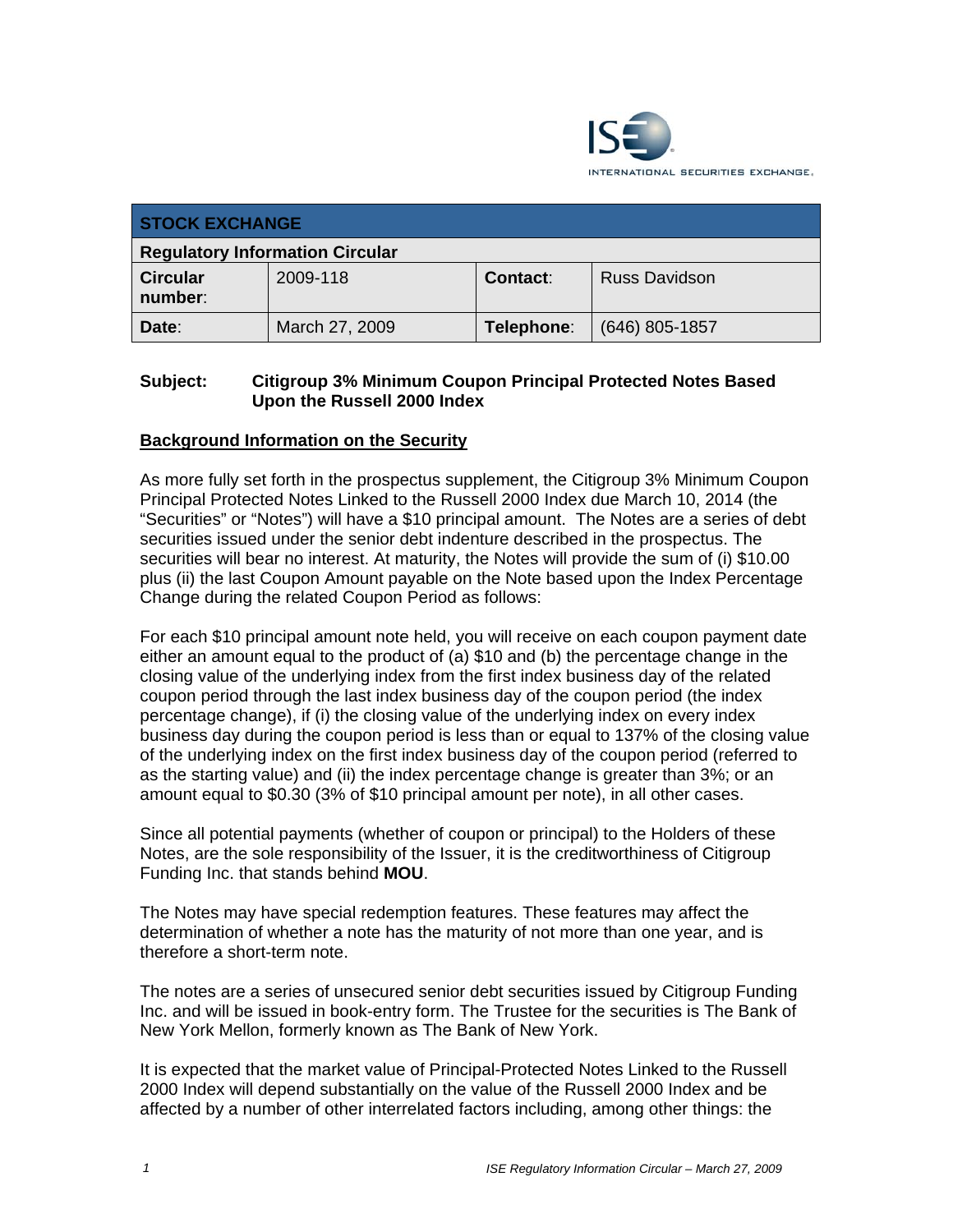general level of interest rates, the volatility of the Russell 2000 Index, the time remaining to maturity, the dividend yields of the stocks comprising the Index, and the credit ratings of the Issuer.

For additional information regarding the Notes, including the applicable risk factors, please consult the Prospectus Supplement, filed with the Securities and Exchange Commission by Citigroup Funding Inc.

### **Exchange Rules Applicable to Trading in the Shares**

The Shares are considered equity securities, thus rendering trading in the Shares subject to the Exchange's existing rules governing the trading of equity securities.

## **Trading Hours**

Trading in the Shares on ISE is on a UTP basis and is subject to ISE equity trading rules. The Shares will trade from 8:00 a.m. until 8:00 p.m. Eastern Time. Equity EAMs trading the Shares during the Extended Market Sessions are exposed to the risk of the lack of the calculation or dissemination of underlying index value or intraday indicative value ("IIV"). For certain derivative securities products, an updated underlying index value or IIV may not be calculated or publicly disseminated in the Extended Market hours. Since the underlying index value and IIV are not calculated or widely disseminated during Extended Market hours, an investor who is unable to calculate implied values for certain derivative securities products during Extended Market hours may be at a disadvantage to market professionals.

## **Trading Halts**

ISE will halt trading in the Shares of a Trust in accordance with ISE Rule 2101(a)(2)(iii). The grounds for a halt under this Rule include a halt by the primary market because it stops trading the Shares and/or a halt because dissemination of the IIV or applicable currency spot price has ceased, or a halt for other regulatory reasons. In addition, ISE will stop trading the Shares of a Trust if the primary market de-lists the Shares.

#### **Delivery of a Prospectus**

Pursuant to federal securities laws, investors purchasing Shares must receive a prospectus prior to or concurrently with the confirmation of a transaction. Investors purchasing Shares directly from the Fund (by delivery of the Deposit Amount) must also receive a prospectus.

Prospectuses may be obtained through the Distributor or on the Fund's website. The Prospectus does not contain all of the information set forth in the registration statement (including the exhibits to the registration statement), parts of which have been omitted in accordance with the rules and regulations of the SEC. For further information about the Fund, please refer to the Trust's registration statement.

#### **This Regulatory Information Circular is not a statutory Prospectus. Equity EAMs should consult the Trust's Registration Statement, SAI, Prospectus and the Fund's website for relevant information.**